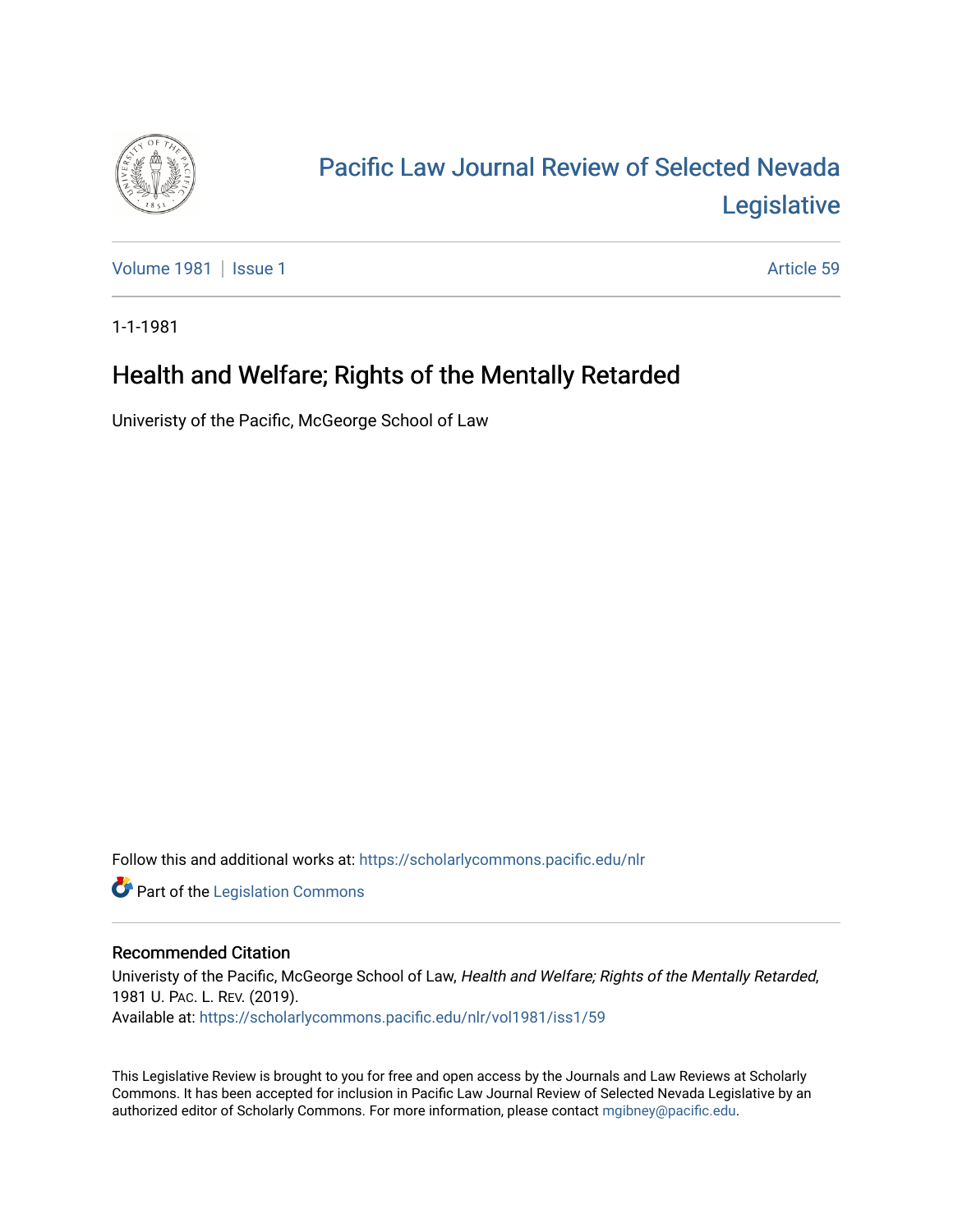### **Health and Welfare**

#### **Health and Welfare; rights of the mentally retarded**

N.R.S. §§433A.410, 435.330 (repealed); §§433.—, 435.— - 435.— (new); §§433A.420, 433A.430, 435.007, 435.077, 435.081, 435.350, 435.360, 435.484 (amended).

SB 259 (Committee on Human Resources and Facilities); STATS 1981, Ch 460

SB 260 (Committee on Human Resources and Facilities); STATS 1981, Ch 663

Chapters 460 and 663 were enacted in an apparent response to an increased awareness of the rights of mentally ill<sup>1</sup> and mentally retarded persons.<sup>2</sup> Chapter 460 classifies existing rights as either personal rights<sup>3</sup> or rights concerning care, treatment,<sup>4</sup> and training.<sup>5</sup> Chapter 663 enacts procedures for voluntary and involuntary admission<sup>6</sup> and supplements the requirements of existing law concerning the discharge of a  $client<sup>7</sup>$  from a mental retardation center<sup>8</sup> (hereinafter referred to as a center). In addition, Chapter 460 provides a procedure for review if a client objects to a transfer to another facility.<sup>9</sup>

#### *Admission to Mental Retardation Center*

Under prior law, the Administrator of the Mental Hygiene and Mental Retardation Division (hereinafter referred to as the Administrator) worked with the district court to establish procedures for commitment<sup>10</sup> to a center.<sup>11</sup> Chapter 663 creates specific procedures for

9. *See id* §§433.484 3, 433A.420, 433A.430.

I. *See* N.R.S. §433.164 (definition of mentally ill).

<sup>2.</sup> *See id* §433.204 (definition of mentally retarded person). *See generally* P. Wald, *Basic Personal and Civil Rights,* in THE MENTALLY RETARDED CiTIZEN AND THE LAW, THE PRESI-DENT'S COMMITTEE ON MENTAL RETARDATION, 3 (1976), P. Strauss, *lJue Process in Civil Commitment and Elsewhere,* in THE MENTALLY RETARDED CITIZEN AND THE LAW, THE PRESIDENT'S COMMITTEE ON MENTAL RETARDATION, 443 (1976), D. Chambers, The Principle of the Least Re*strictive Alternative: The Constitutional Issues,* in THE MENTALLY RETARDED CITIZEN AND THE LAW, THE PRESIDENT'S COMMITTEE ON MENTAL RETARDATION, 486 (1976), S. Herr, *From Rights to Realities,* Office of Human Development Services, PRESIDENT'S COMMITTEE ON MENTAL RE-TARDATION (DHHS Publication No. (OHDS) 80-21026).

<sup>3.</sup> *See* N.R.S. §433.-

<sup>4.</sup> *See id* §433.224 (definition of treatment).

*<sup>5.</sup> See id* §§433.484, 433.214 (definition of training).

<sup>6.</sup> *See generally id.* §§435.-435.-

<sup>7.</sup> *See* N.R.S. §433.044 (definition of client).<br>8. *See id.* §§433.184 (definition of mental retardation center), 435.---.

<sup>10.</sup> *SeeS.* BRACKEL & R. ROCK, ABF THE MENTALLY DISABLED AND THE LAW, 34, 35,62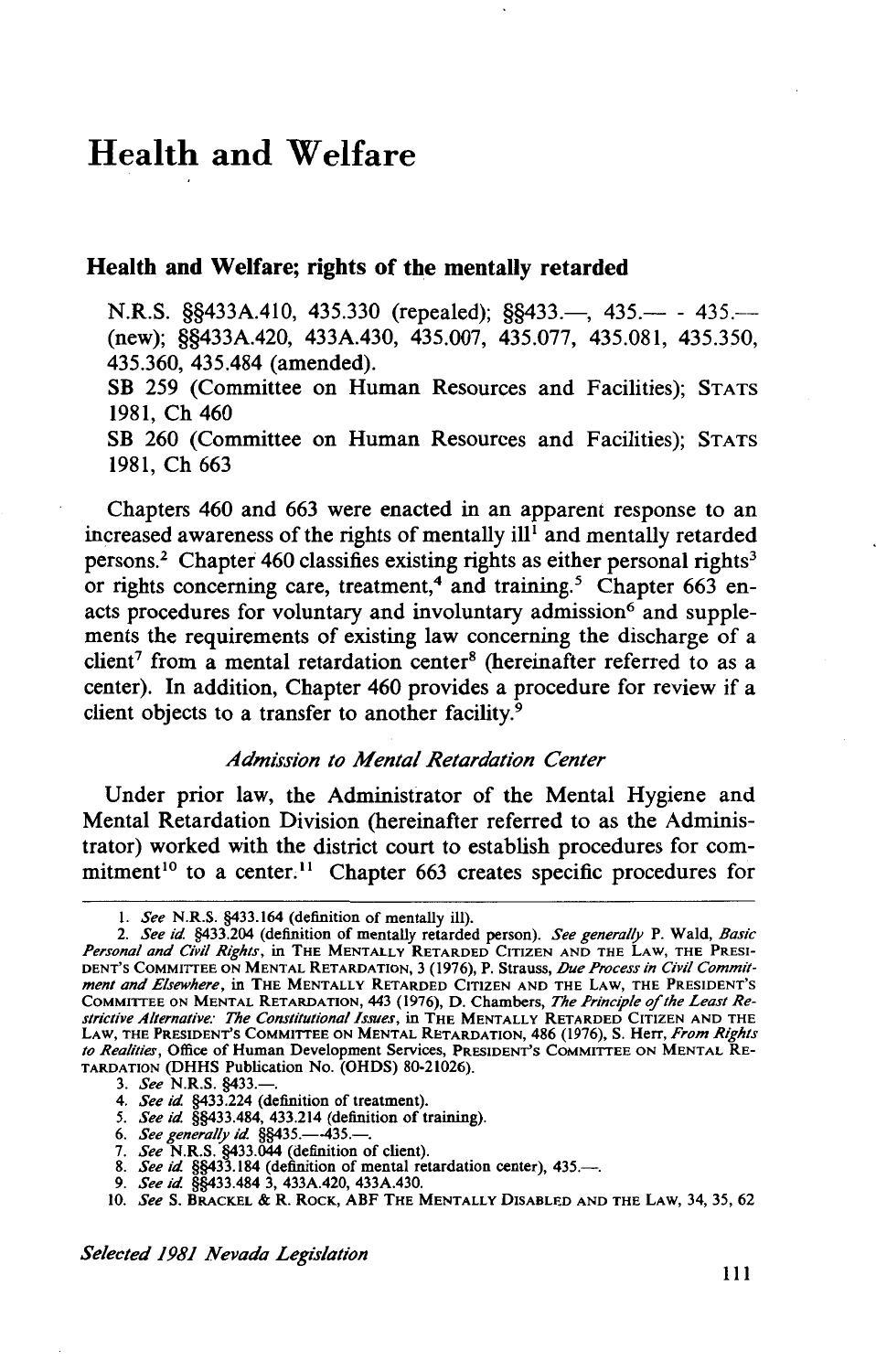both voluntary and involuntary admission that must be followed before a person<sup>12</sup> classified as mentally retarded<sup>13</sup> is admitted to a center.<sup>14</sup> The person must be in need of institutional training and treatment,<sup>15</sup> space must be available for the person,<sup>16</sup> the facility must have an appropriate program for training and treatment of the person,<sup>17</sup> and there must be written evidence that there is no less restrictive alternative available to treat the person in the community.<sup>18</sup>

With the enactment of Chapter 663 a mentally retarded person may apply to a center for voluntary admission.<sup>19</sup> A parent,<sup>20</sup> guardian,<sup>21</sup> or other responsible person also may submit an application for voluntary admission on behalf of a mentally retarded person, but if the person or other responsible party on the person's behalf objects to the admission the procedure for involuntary admission must be followed.<sup>22</sup>

The due process clause of the Fourteenth Amendment of the United States Constitution requires that a person involuntarily admitted to a center must be provided with notice and an opportunity to defend against admission.<sup>23</sup> Recent federal district court decisions have imposed additional requirements, but these requirements have not been mandated by the United States Supreme Court.<sup>24</sup> Chapter 663 provides that proceedings for involuntary admission are commenced by petitioning the district court where the person resides.<sup>25</sup> A petition must be accompanied by certification which states that a physician<sup>26</sup> or certified psychologist<sup>27</sup> with experience in diagnosing mental retardation has examined the person within the last thirty days and concluded

§433.184 (definition of mental retardation center).

12. *See* N.R.S. §435.007 4 (definition of person).

13. *See id* §433.174 (definition of mental retardation).

14. *See id.* §435.- 2 (each application for admission must be on a form approved by the division and the Attorney General). *See generally id.* §§435.---435.---. 15. *Id.* §§435.081 1(a), 435.--- 1(a).

16. *Id.* §§435.081 1(b), 435.— 1(b).

- 17. *Id.* §§435.081 1(c), 435.— 1(b).
- 18. *See id.* §§435.081 1(d), 435. <sup>1</sup>(c).

19. *See id.* §435.— 1.

20. *See id* §435.007 3 (parent is defined by Chapter 663 as the parent of a person who has not attained the age of 18 years).

21. *See id.* §159.017 (definition of guardian).<br>22. *See id.* §§435.— 1, 2, 435.—.

23. *See* Simon v. Craft, 182 U.S. 427, 436 (1901).

24. *See generally* Wyatt v. Aderholt, 503 F.2d 1305 (5th Cir. 1974), Heryford v. Parker, 396 F.2d 393 (lOth Cir. 1968), Lynch v. Baxley, 386 F. Supp. 378 (M.D. Ala. 1974), Romero v. Schauer, 386 F. Supp. 851 (D. Colo. 1974); *see also* D. Wexler, Mental Health Law: Entering the Eighties, 9 Human Rights 24 (1980).

25. *See* N.R.S. §435.-.

26. *See id* §630.014 (definition of physician). 27. *See id* §641.020 (definition of certified psychologist).

<sup>(2</sup>d ed. 1971) [hereinafter cited as ABF STUDY) (terminology employed in criminal proceedings like "commitment" should be amended to be less stigmatizing to the person receiving treatment). II. *See* STATUTES OF NEVADA 1975, c. 745, §168, at 1625 (enacting N.R.S. §435.330); N.R.S.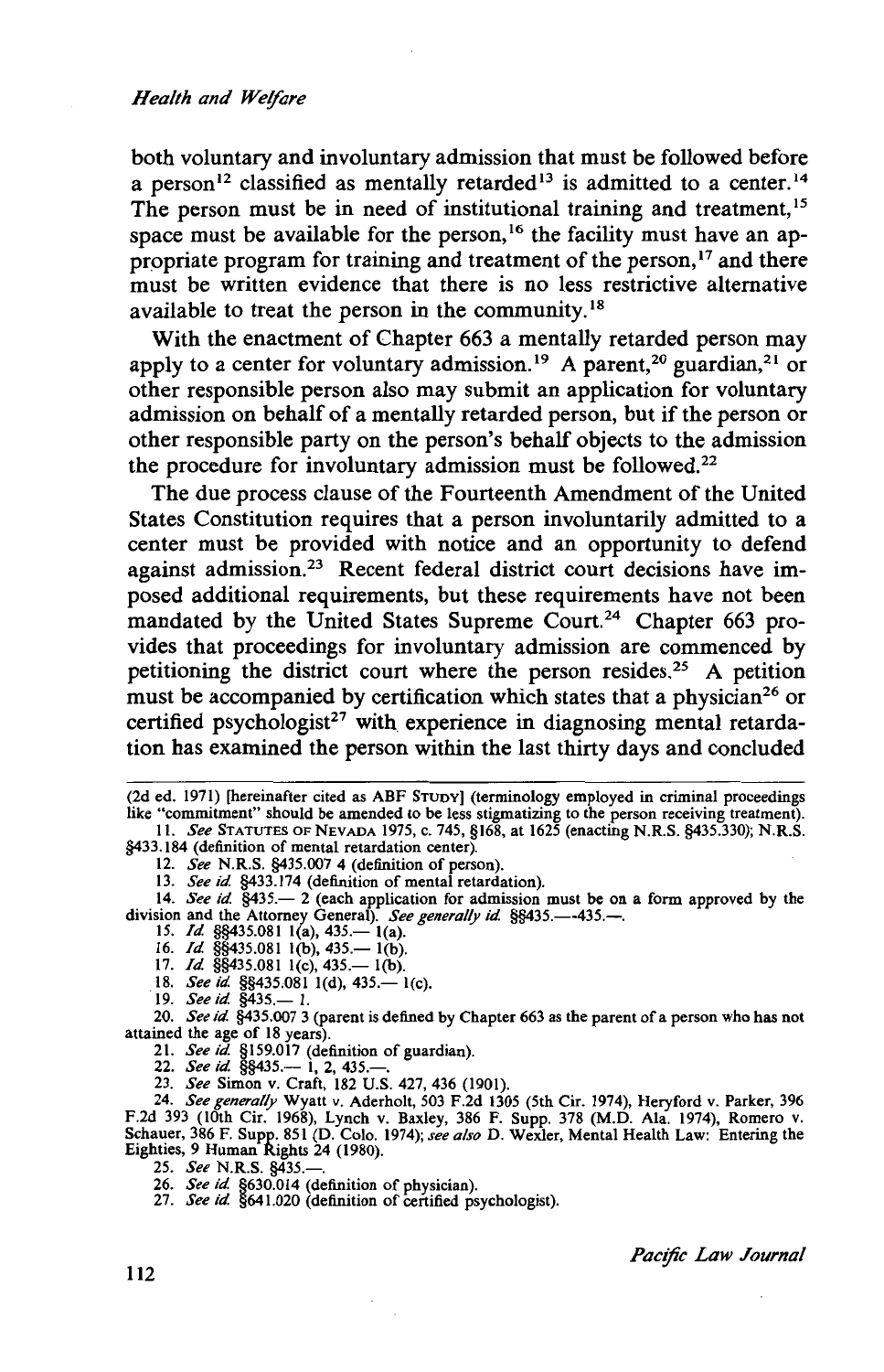that the person is a clear and present danger<sup>28</sup> to him or herself or to others and is in need of institutional training and treatment. 29 Once the petition is filed at the district court, Chapter 663 requires that the clerk of the court determine whether the center proposed for the person's admission has the appropriate space and programs available for the person.<sup>30</sup> If space and programs are available, the clerk of the court will set a time and place for a hearing on the petition to be held within seven calendar days after the petition was filed and give notice to the petitioner, the person who is the subject of the petition, and if known, the person's attorney, and the administrative officer<sup>31</sup> of the center proposed to receive the person. 32

In addition, Chapter 663 allows the court, after the petition has been filed, to have the person alleged to be mentally retarded examined by a physician or certified psychologist experienced in recognizing mental retardation or to be evaluated by the center proposed for the person's admission. $33$  The purpose of the examination or evaluation is to determine whether the person is mentally retarded and needs institutional training and treatment.34 Furthermore, Chapter 663 allows the person subject to the petition to stay at home before and after the examination, and the person can also be accompanied to the place of examination by one or more friends or relatives.  $35$ 

With the enactment of Chapter 663, the person alleged to be mentally retarded is entitled to counsel at any court appearance pertaining to involuntary admission to a center.<sup>36</sup> If counsel has not been retained, Chapter 663 requires that the court advise the person and the person's guardian or closest living relative of the right to representation.37 If the person fails or refuses to hire an attorney the court must

- 32. *See id* §435.- 2.
- 33. *See id* §435.- I.

35. *See id* §435.- 2.

<sup>28.</sup> *See* O'Connor v. Donaldson, 422 U.S. 563, 576 (cannot constitutionally confine a mentally ill person unless there is a finding that the person is dangerous and not capable of surviving in freedom alone or with others who are responsible and willing to assist). *See* Lessard v. Schmidt, 349 F. Supp. 1078, 1093 (E.D. Wis. 1972) *vacated and remanded for more specific order,*  414 U.S. 743, *order on remand,* 379 F. Supp. 376 (1974), *vacated and remanded on other grounds,*  421 U.S. 957 (1975), *order reinstated on remand,* 413 F. Supp. 1318 (1976) (dangerousness is based upon a finding of a recent overt act, attempt, or threat to do substantial harm to oneself or another). *But see* United States Ex. Rei. Mathew v. Nelson, 461 F. Supp. 707, 711 (N.D. Ill. 1978). See generally Comment, Overt Dangerous Behavior as a Constitutional Requirement for Involuntary *Civil Commitment* of *the Mentally Ill,* 44 U. CHI. L. REV. 562 (1976).

<sup>29.</sup> *See* N.R.S. §435.-.

<sup>30.</sup> *See id* §435.- I. 3 I. *See id* §433.014 (definition of administrative officer).

<sup>34.</sup> *See id* 

<sup>36.</sup> *See id* §435.- I (allows any relative or friend to retain counsel on the person's behalf). *Accord,* Heryford v. Parker, 396 F.2d 393, 396 (lOth Cir. 1968), Romero v. Schauer, 386 F. Supp. 851, 858 (D. Colo. 1974).<br>37. *See id.* §435.— 2.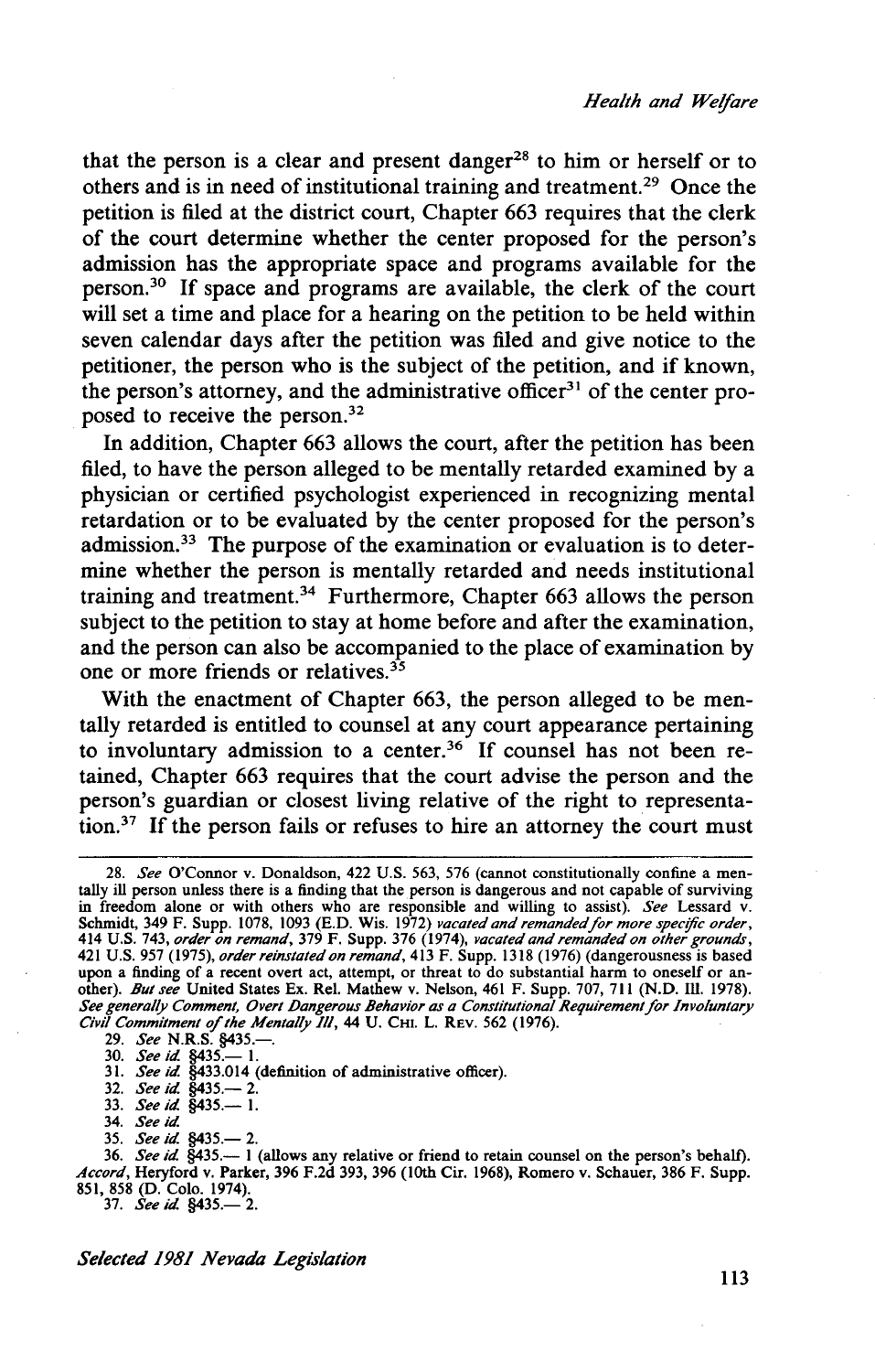#### *Health and Welfare*

appoint counsel.<sup>38</sup> At involuntary admission proceedings, all relevant evidence39 must be heard and considered, including the certificate that accompanies the petition and testimony of the persons who conducted court order examinations or evaluations after the petition was filed.<sup>40</sup> The person alleged to be mentally retarded must be present at the hearing<sup>41</sup> and has the right to testify<sup> $42$ </sup> and present witnesses, including independent evaluations or expert testimony.43 If it is found that the person is a clear and present danger to him or herself or others and all other grounds for involuntary admission are present<sup>44</sup> the court is required to issue a certificate of eligibility for involuntary admission.<sup>45</sup> Once a certificate of eligibility has been issued it is effective for twelve months,<sup>46</sup> provided the client has not been discharged earlier.<sup>47</sup> At the end of twelve months the administrative officer<sup>48</sup> of the division facility may renew the certificate for an additional period<sup>49</sup> by petitioning the court for renewal stating the specific reason why further treatment is required. 50

#### *Other Circumstances Justifying Admission*

Chapter 663 further requires that when requested by the court a mentally retarded person may be accepted at a division facility for an emergency evaluation.<sup>51</sup> The person, however, may not be retained for more than ten days.<sup>52</sup> Chapter 663 also permits a court to require that a mentally retarded person be accepted at a division facility if the parent or guardian of the person is suddenly disabled or dies, however, this admission cannot last longer than forty-five days, during which time the Mental Hygiene and Mental Retardation Division of the Department of Natural Resources (hereinafter referred to as the Division)

42. *See id.* 

44. See text accompanying notes 12-18 *supra.*  45. *See* N.R.S. §435.- l.

46. *See id.* §435.- 2.

47. *See id. See also id.* §435.— (any discharge must be pursuant to this section).

48. *See id.* §433.014 (definition of administrative officer).

50. *See id.* 

51. *See id.* §435.081 2. 52. *See id.* 

<sup>38.</sup> *See id.* §435.- 3, 4 (any counsel appointed is entitled to fair and reasonable compensation charged against the person. If the person is indigent a public defender must be appointed and compensation must be charged against the county where the person resides). 39. *See id.* §48.015 (definition of relevant evidence).

<sup>40.</sup> *See id.* §435.- l.

<sup>41.</sup> *See id.* §435.-2 (person not required to be present if the physician or certified psychologist who signed certificate or examined the person pursuant to a court order testifies the person is unable to be present because of severe disability).

<sup>43.</sup> *See id.* §435.—3 (any experts must be paid for by the person).

<sup>49.</sup> *See id.* §435.— 2 (period cannot exceed twelve months and certificate can be renewed more than once).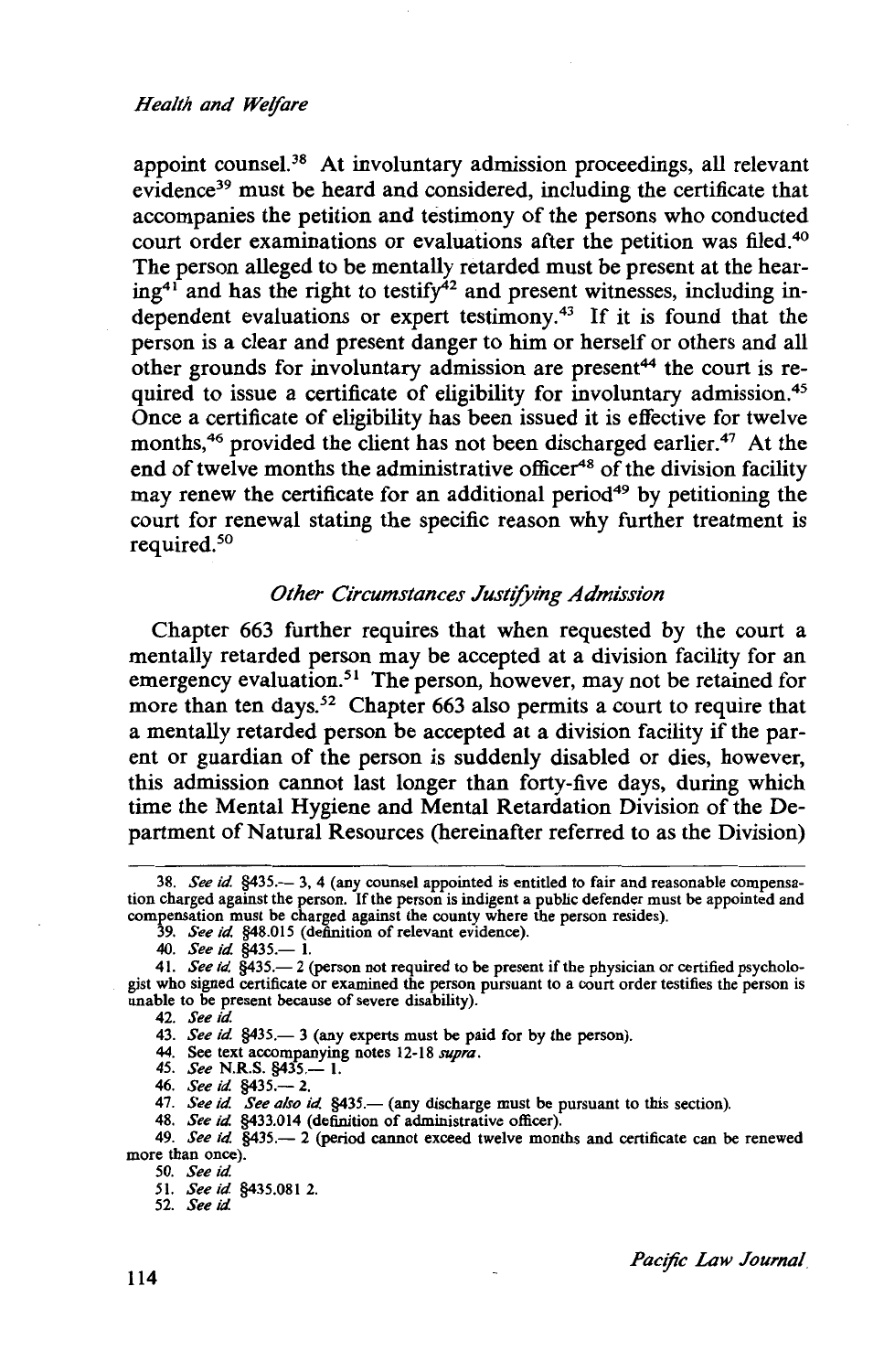must make recommendations for placement or treatment of the person before the expiration of the forty-five day period.<sup>53</sup> If there is not a less restrictive alternative, the person may be admitted to the facility using the appropriate admission procedure.<sup>54</sup>

Chapter 663 also allows an administrative officer to accept a person for evaluation and diagnosis without admission when the person's parent or guardian believes that the person is mentally retarded.<sup>55</sup> Moreover, existing law provides that a child may be received, cared for, and examined at a center if ordered to do so by a juvenile court having jurisdiction of the minor.<sup>56</sup> Chapter 663 reduces the time a child can be held at a facility without admission<sup>57</sup> from ninety days to ten working days.<sup>58</sup> The Administrator must report the results of the examination to the juvenile court and may detain the child an additional seven days59 awaiting court disposition of the child.6 ° Chapter 663 also provides that in the above circumstances any person received for evaluation may be admitted into the center only by voluntary or involuntary admission procedures if after the evaluation it is discovered the person qualifies for admission.<sup>61</sup>

#### *Discharge and Transfer*

Existing law allows the Administrator to discharge a mentally retarded person when it would be in the best interest of the person. 62 Chapter 663 supplements existing law by providing that the administrative officer must discharge the client if the person is no longer in need of the services offered at the center.63 Before any discharge, however, a written notice must be given to the client and his or her representative at least ten days before discharge.<sup>64</sup> If the person was involuntarily admitted, notice must also be given to the district court that issued the certificate for involuntary admission.65 Prior law stated that no mentally retarded client could be detained after reaching eight-

*55. See id* §435.081 *5.* 

60. *See* N.R.S. §435.081 4.

61. *See id* §435.081 l, 6; see text accompanying notes 12-18 *supra.* 

62. *See id* §435.077 2, 3.

64. *See id* §435.- 2. 65. *See id* §435.- 3.

<sup>53.</sup> *See kl.* §435.081 3.

*<sup>54.</sup> See id* (voluntary or involuntary procedures).

<sup>56.</sup> *See id* §435.081 4.

<sup>57.</sup> *Compare* N.R.S. §435.081 4 *with* STATUTES OF NEVADA 1977, C. 277, §1, at 477 (amending N.R.S. §435.0814) (changed "commitment" to "admission"). *See also* ABF STUDY, 34, 35, 62, note 9 *supra.* . 58. *Compare* N.R.S. §435.081 4 *with* STATUTES OF NEVADA 1977, C. 277, §1, at 477.

<sup>59.</sup> *Compare* N.R.S. §435.081 4 *with* STATUTES OF NEVADA 1977, c. 277, §1, at 477 (changed from 15 days to 7 days).

<sup>63.</sup> *See id* §435.- l.